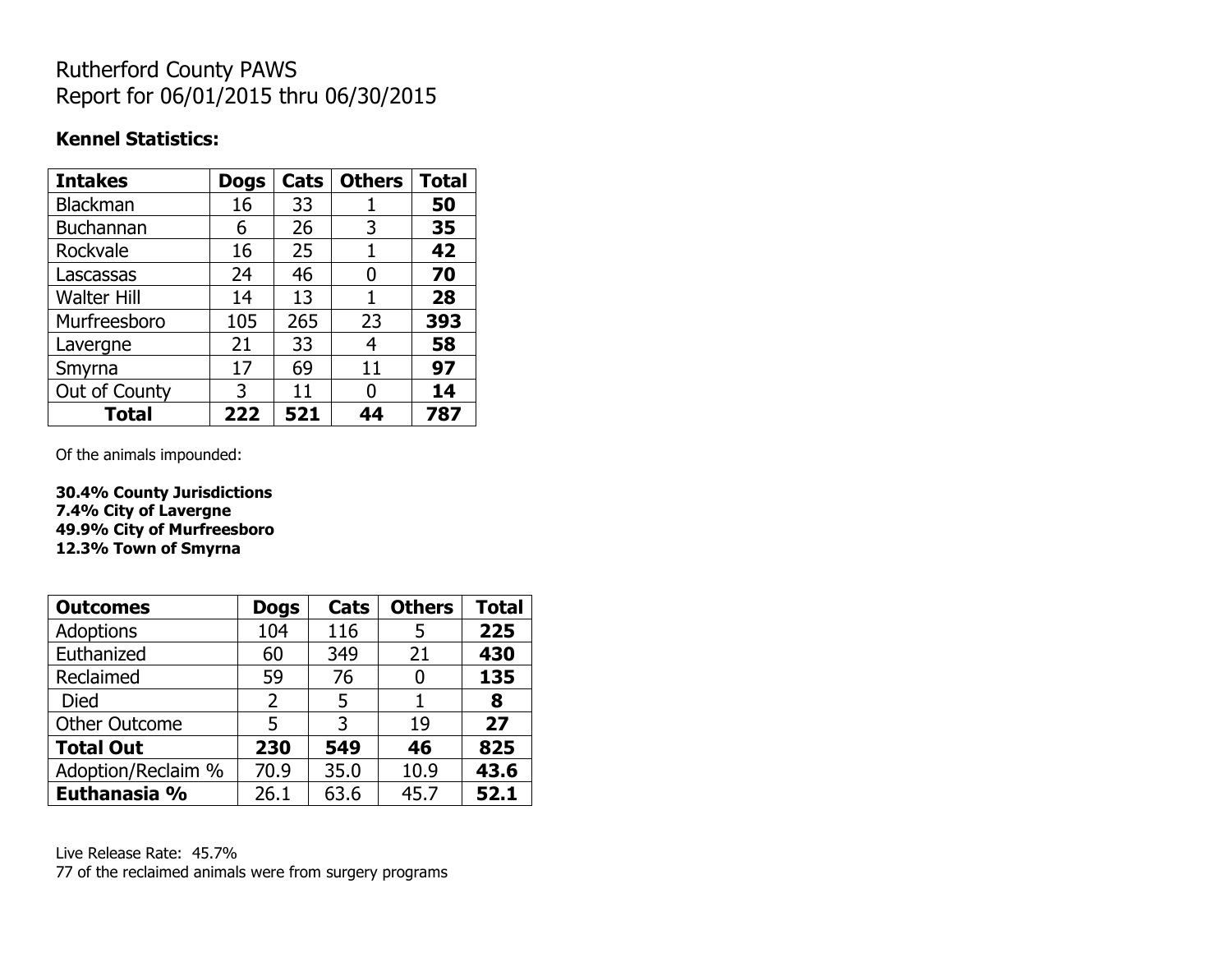Animals left in shelter on 06/30/2015: 95

2141 People visited the shelter looking for a lost /new pet.

2519 Logged calls/voice mails for the month.

#### **Activity Report by Jurisdiction:**

| Zones        | <b>Calls Received</b> | <b>Calls Completed</b> |
|--------------|-----------------------|------------------------|
| Blackman     | 148                   | 152                    |
| Buchannan    | 121                   | 126                    |
| Lavergne     | 272                   | 276                    |
| Lascassas    | 130                   | 131                    |
| Murfreesboro | 619                   | 629                    |
| Rockvale     | 76                    | 79                     |
| Smyrna       | 149                   | 152                    |
| Walter Hill  | 98                    | 100                    |
| Out of Area  | 5                     |                        |
| <b>Total</b> | 1618                  | 1650                   |

35.7% County Jurisdictions 16.8% City of Lavergne 38.3% City of Murfreesboro 9.2% Town of Smyrna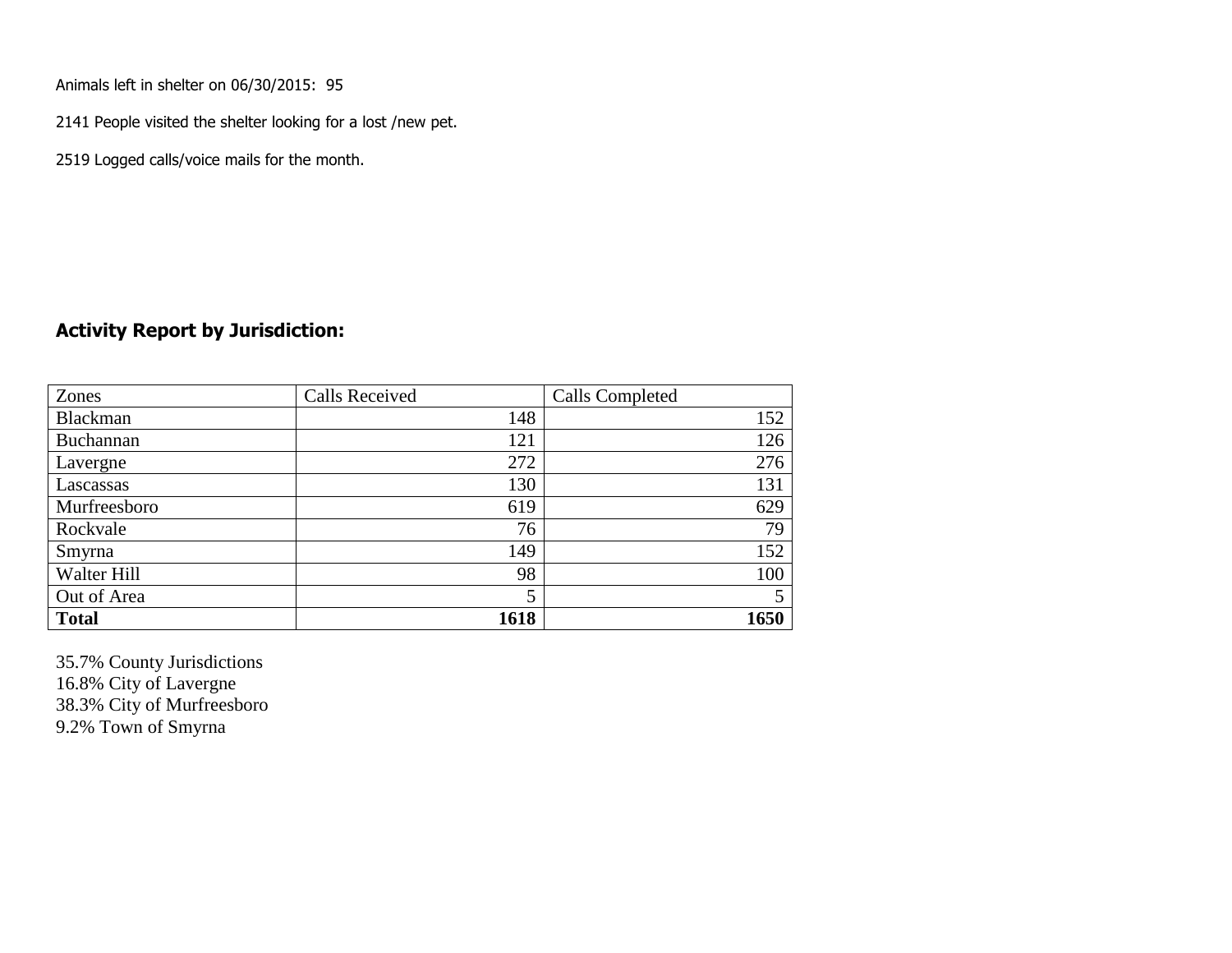# **Mileage:**

| <b>Officer</b> | <b>Miles</b> |
|----------------|--------------|
| 421            | 1939         |
| 423            | 380          |
| 425            | 1401         |
| 427            | 1328         |
| 428            | 1607         |
| 430            | 639          |
| 431            | 1809         |
| 432            | 597          |
| 437            | 1118         |
|                |              |
|                |              |
|                |              |
|                |              |
|                |              |
|                |              |
|                |              |
|                |              |
| <b>Total</b>   | 10818        |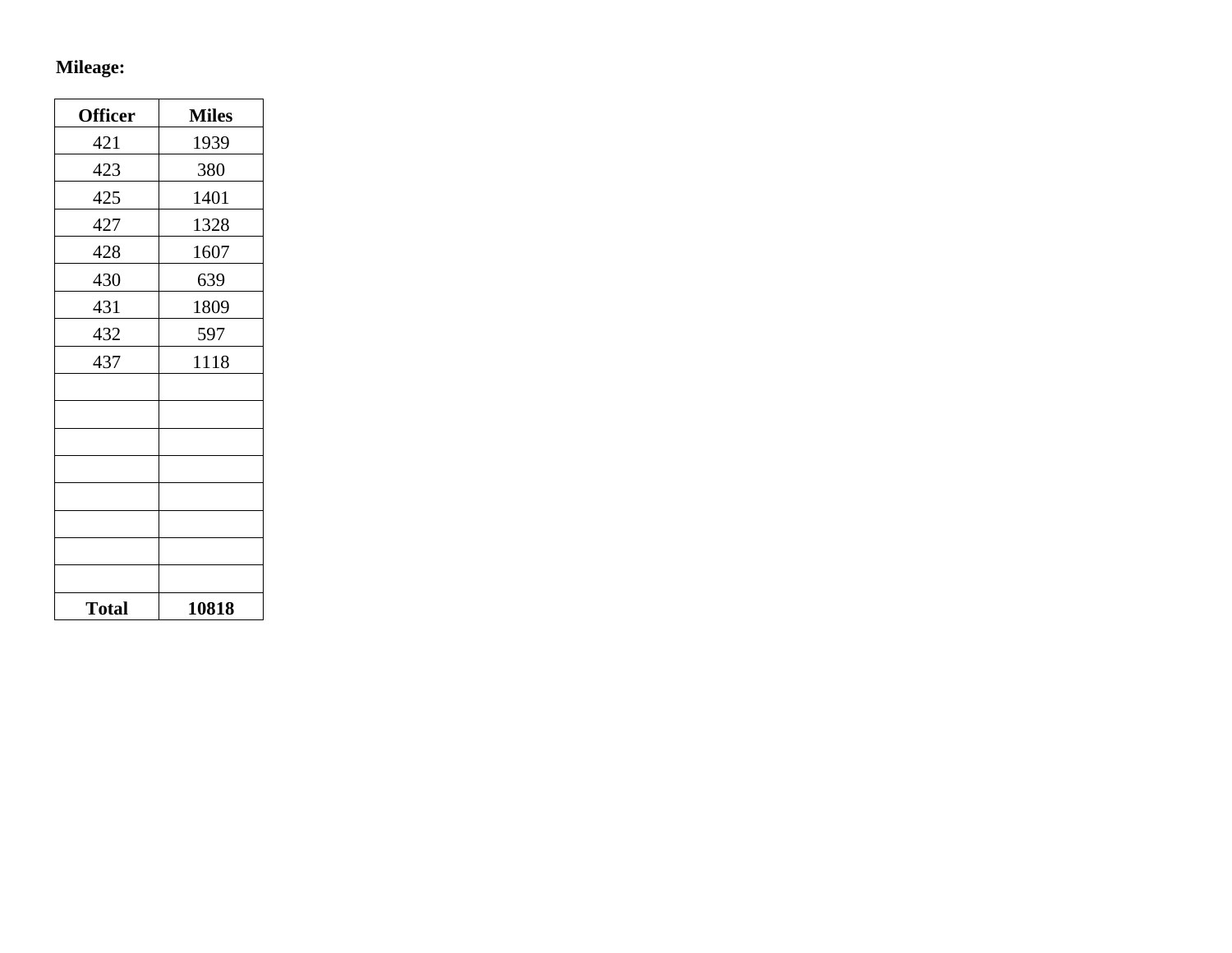## Fiscal Year-to-Date Report 07/01/14 thru 06/30/2015

### **Kennel Statistics:**

| <b>Intakes</b>     | <b>Dogs</b> | Cats | <b>Others</b> | <b>Total</b> |
|--------------------|-------------|------|---------------|--------------|
| <b>Blackman</b>    | 231         | 225  | 63            | 519          |
| <b>Buchannan</b>   | 156         | 162  | 24            | 342          |
| Rockvale           | 190         | 176  | 40            | 406          |
| Lascassas          | 167         | 200  | 18            | 385          |
| <b>Walter Hill</b> | 108         | 129  | 29            | 266          |
| Murfreesboro       | 1092        | 1417 | 520           | 3029         |
| Lavergne           | 311         | 357  | 155           | 823          |
| Smyrna             | 332         | 543  | 184           | 1059         |
| Out of County      | 22          | 24   |               | 47           |
| <b>Total</b>       | 2609        | 3233 | 1034          | 6876         |

Of the animals impounded since July 01: **28.5% County Jurisdictions**

**12.0% City of Lavergne**

**44.1% City of Murfreesboro**

**15.4% Town of Smyrna**

| <b>Outcomes</b>      | <b>Dogs</b> | Cats | <b>Others</b> | <b>Total</b> |
|----------------------|-------------|------|---------------|--------------|
| <b>Adoptions</b>     | 1219        | 677  | 43            | 1939         |
| Euthanized           | 746         | 2222 | 570           | 3538         |
| Reclaimed            | 576         | 284  | 10            | 870          |
| <b>Died</b>          | 27          | 60   | 17            | 104          |
| <b>Other Outcome</b> | 37          | 33   | 392           | 462          |
| <b>Total Out</b>     | 2605        | 3276 | 1032          | 6913         |
| Adoption/Reclaim %   | 68.9        | 29.3 | 5.1           | 40.6         |
| Euthanasia %         | 28.6        | 67.8 | 55.2          | 51.2         |

Live Release Rate: 45.7%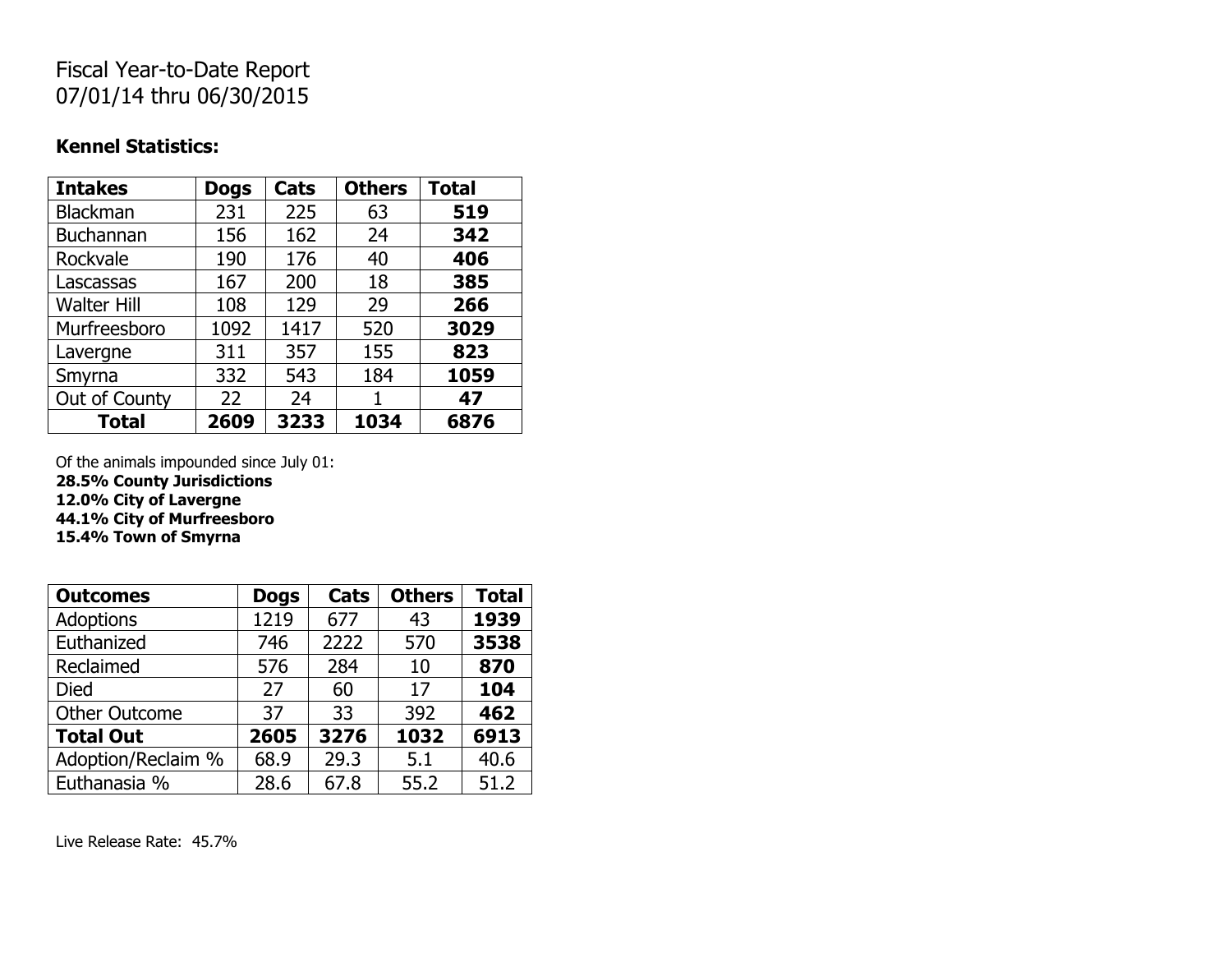23347 People have visited the shelter since July 01, 2014 looking for a lost /new pet.

25259 Logged calls/voice mails since July 01, 2014.

### **Activity Report by Jurisdiction:**

| Zones           | <b>Calls Received</b> | Calls Completed |
|-----------------|-----------------------|-----------------|
| <b>Blackman</b> | 2048                  | 2050            |
| Buchannan       | 1332                  | 1333            |
| Lavergne        | 2800                  | 2792            |
| Lascassas       | 1235                  | 1237            |
| Murfreesboro    | 6619                  | 6624            |
| Rockvale        | 1354                  | 1360            |
| Smyrna          | 2078                  | 2080            |
| Walter Hill     | 1157                  | 1161            |
| Out of Area     | 84                    | 84              |
| <b>Total</b>    | 18707                 | 18721           |

38.5% County Jurisdictions 15.0% City of Lavergne 35.4% City of Murfreesboro 11.1% Town of Smyrna